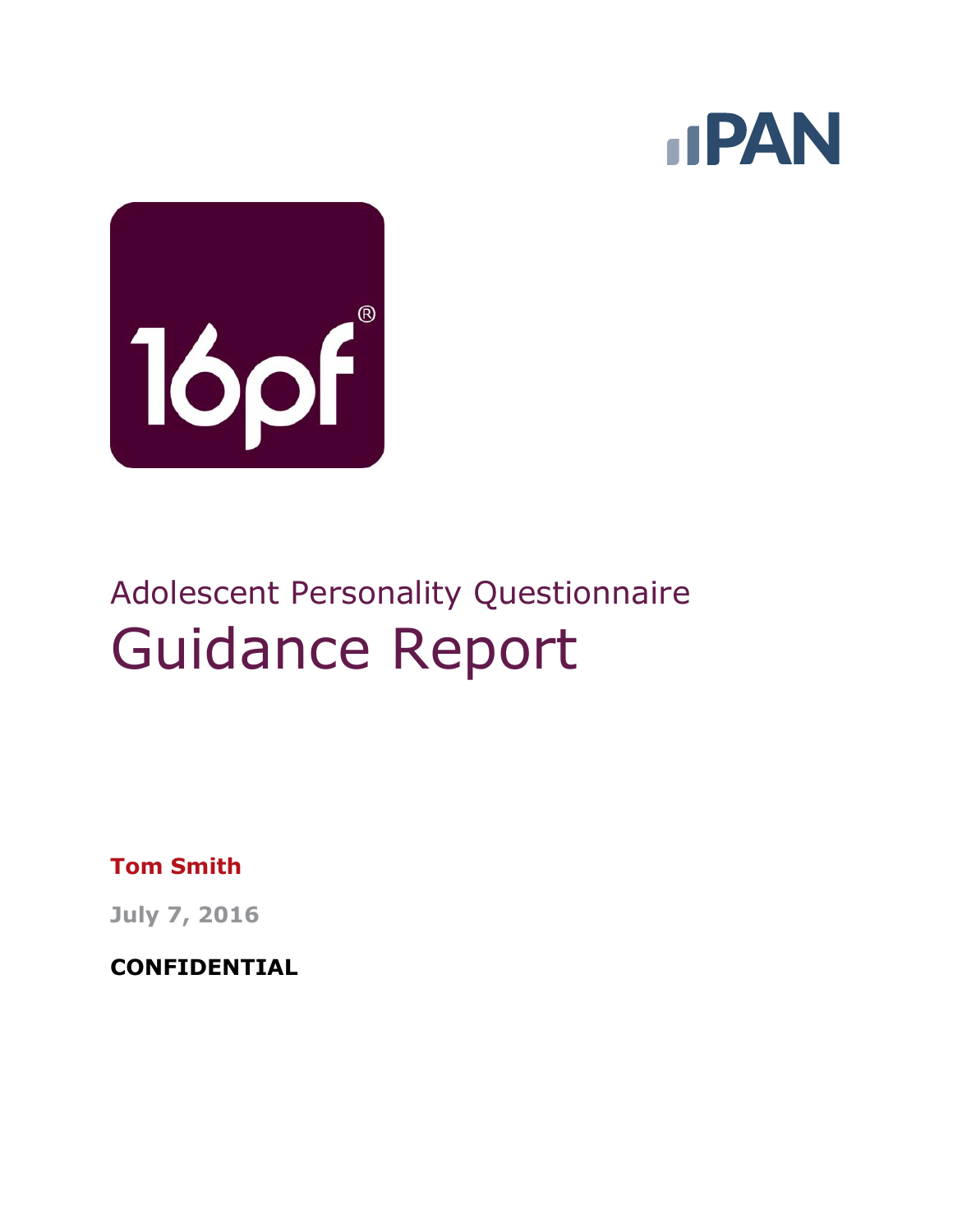# **Introduction**

#### **Use of the Report**

This report summarizes your responses to the questionnaire you completed. The questions you answered were chosen to help develop a picture of you, and your report will probably confirm some things you already know about yourself. The report may not give a perfect picture of you, but it is a good estimate based on the set of questions you answered. Rather than taking the whole report at face value, treat it as a chance to think about whether or not the information fits you. If you have questions, be sure to ask for help in understanding the feedback from your counselor or the person who gave you this report to read.

This report is intended to be used in conjunction with professional judgment. The information in this report is confidential and should be treated as hypothetical and validated against other sources of data in an overall assessment process.

# **Personality Feedback**

The questionnaire you completed is called the *16PF® Adolescent Personality Questionnaire*, or the APQ. Below are your scores for four important personality characteristics from the questionnaire. Scores range from 1 to 10, and the average is 5 or 6. Unlike other tests you may have taken, higher scores are not better than lower scores. Your score is graphed on the scale with a diamond  $($ No test is perfect, and the shaded bar shows how far above or below the diamond your score might be on another occasion. If you took the questionnaire again, you would probably score inside the shaded band, but probably not exactly where you scored this time. Therefore, you should consider not just your score but also the possibility of a higher or lower score.

## **Extraversion**



**Extraversion** is a measure of how interested you are in other persons, and how skilled you feel interacting with others. A person high on this characteristic (scores of 8, 9, or 10) will often be seen as friendly, enthusiastic, trusting, and/or group-oriented. A score below the average on this scale indicates a tendency towards **Introversion**. A person scoring in the Introversion direction is more comfortable with tasks or things than with people. Persons with low scores (1, 2, or 3) may be less warm, more suspicious, and tend to like their privacy.

You scored in the introverted direction on this scale. Your answers on the APQ show you probably prefer your privacy, you may be suspicious of others, or you like to make up your own mind about things and not ask others so much. Persons who score strongly in the introverted direction may be uncomfortable with others, may be less trusting, and like their privacy. Persons with low scores are sometimes more interested in things or ideas than they are in other people. They are able to concentrate well because they aren't distracted by other people. However, they may find it difficult to relate to others and lose out on the help others can give. In terms of jobs, artists, engineers, and technical workers tend to be introverted, with lower than average scores on this characteristic.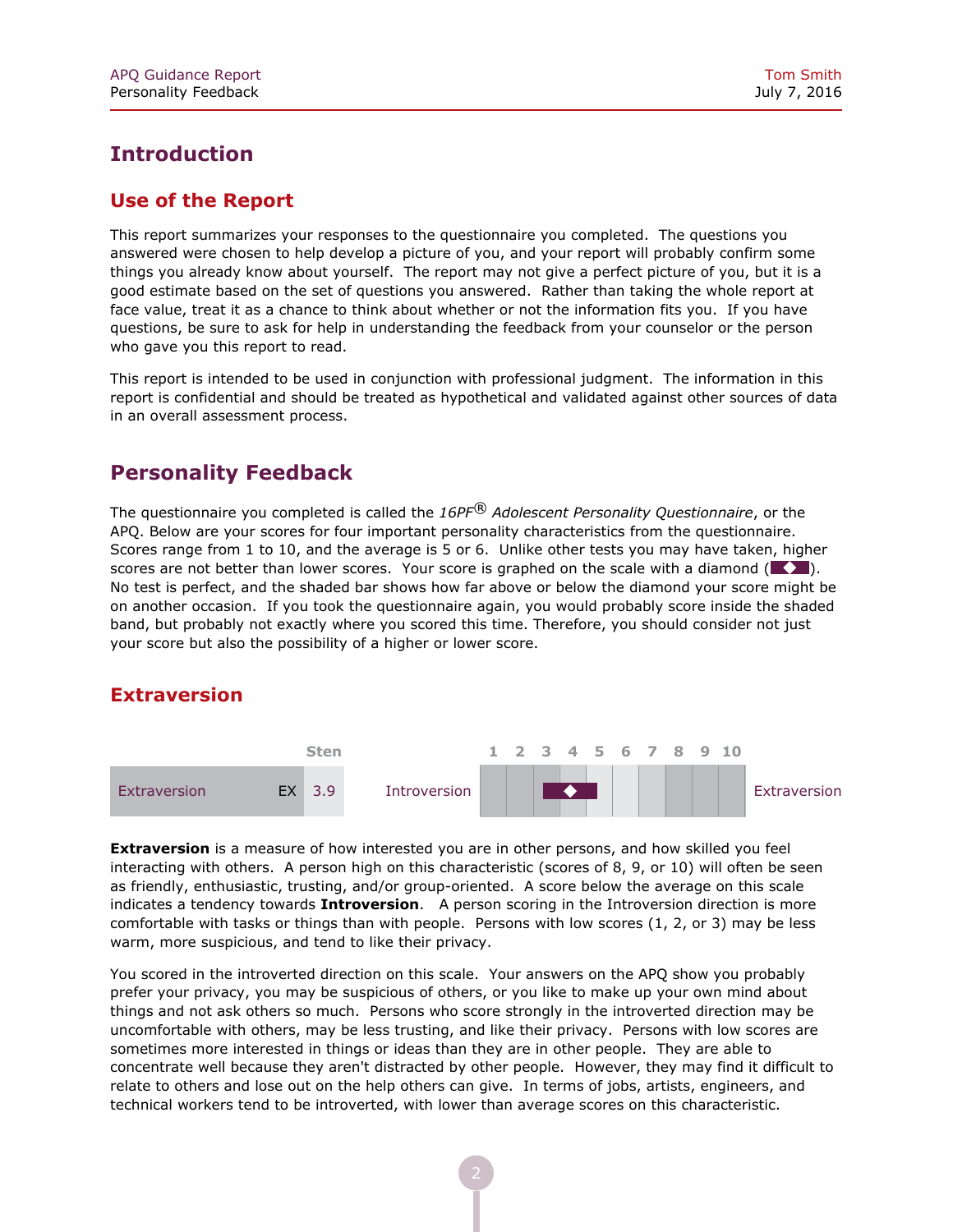## **Independence**



**Independence** indicates a preference to be in charge when in group activities and to seek activities which are "socially visible," like class government. Low scores (1, 2, or 3) on this characteristic indicate a preference for less visible activities, and indicate a preference for group membership rather than group leadership.

You scored in the middle on Independence. People can get scores in the middle by being mostly balanced on the scale, sometimes liking to be in charge and sometimes preferring to have others be in charge, or by being independent in some areas and cooperative in others. For example, you might prefer to organize a project but find it difficult to get people to do what you want. In terms of jobs, clerical, mechanical, and technical workers tend to be lower than average on this characteristic. In contrast, persons with jobs in sales and management tend to have higher than average scores. Your score is in the middle, so a great many jobs might feel comfortable for you in terms of Independence.

## **Tough-Mindedness**



**Tough-Mindedness** indicates a no-nonsense approach to life. If you have a high score on this characteristic, you probably have interests in practical, non-emotional aspects of life (such as cars, sports, mechanical things, outdoor activities) rather than in artistic, emotional, or intellectual matters. A low score (1, 2, or 3) here indicates a preference for art, literature, and human relations -- what some call **Openness**.

You scored high on Tough-Mindedness. Your answers on the APQ probably show you like things that are down-to-earth, you don't like art very much, and you would rather do something than think about it for a long time. Not all of these statements will be true of everybody with scores like yours, but you will probably find that at least some of these statements are true of you. People who have high scores on Tough-Mindedness often like to work with things rather than people, and make decisions based on facts rather than on feelings. Sometimes people who are high on this scale may not understand the importance of feelings to others, or they miss out on aspects of life that are not based on hard facts. Among occupations with high scores on this scale are mechanical jobs and some occupations in business.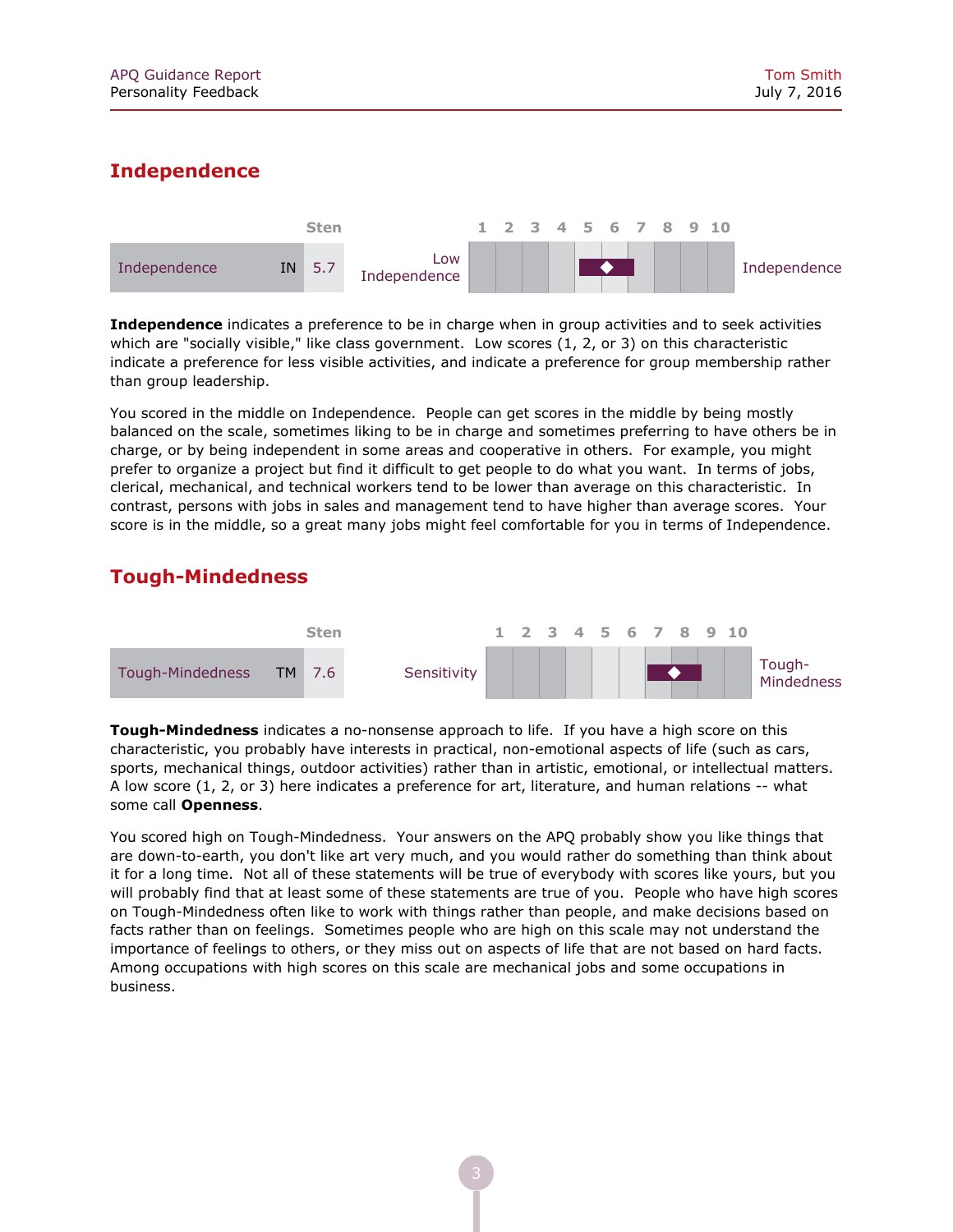# **Self-Control**



**Self-Control** indicates how you answered questions about conscientiousness or attention to detail, and how well-organized you are. At the low end, it is **Flexibility**. Self-Control is important in getting high grades. Students with higher scores often find it easier to get high grades than those students with low scores.

You scored on the high end of Self-Control. Your answers on the APQ show you probably have a great respect for rules, you get your work done on time, and you do what you set out to do. Not all of these statements will be true of everybody with scores like yours, but you will probably find that at least some of these statements are true of you. People who have high scores on Self-Control often are successful at what they do in school and are liked by their teachers for this. However, sometimes people who are high on this scale can get so wrapped up in rules and so interested in being perfect that they miss out on some really important things in life. In terms of jobs, persons with high scores are often found in clerical occupations and highly detail-oriented jobs like computer programmer or dentist.

You may want to talk to your counselor about these results and compare these pages with the interest results on the next page. Both may be important, along with your abilities and school progress, as you think about such things as college and future work.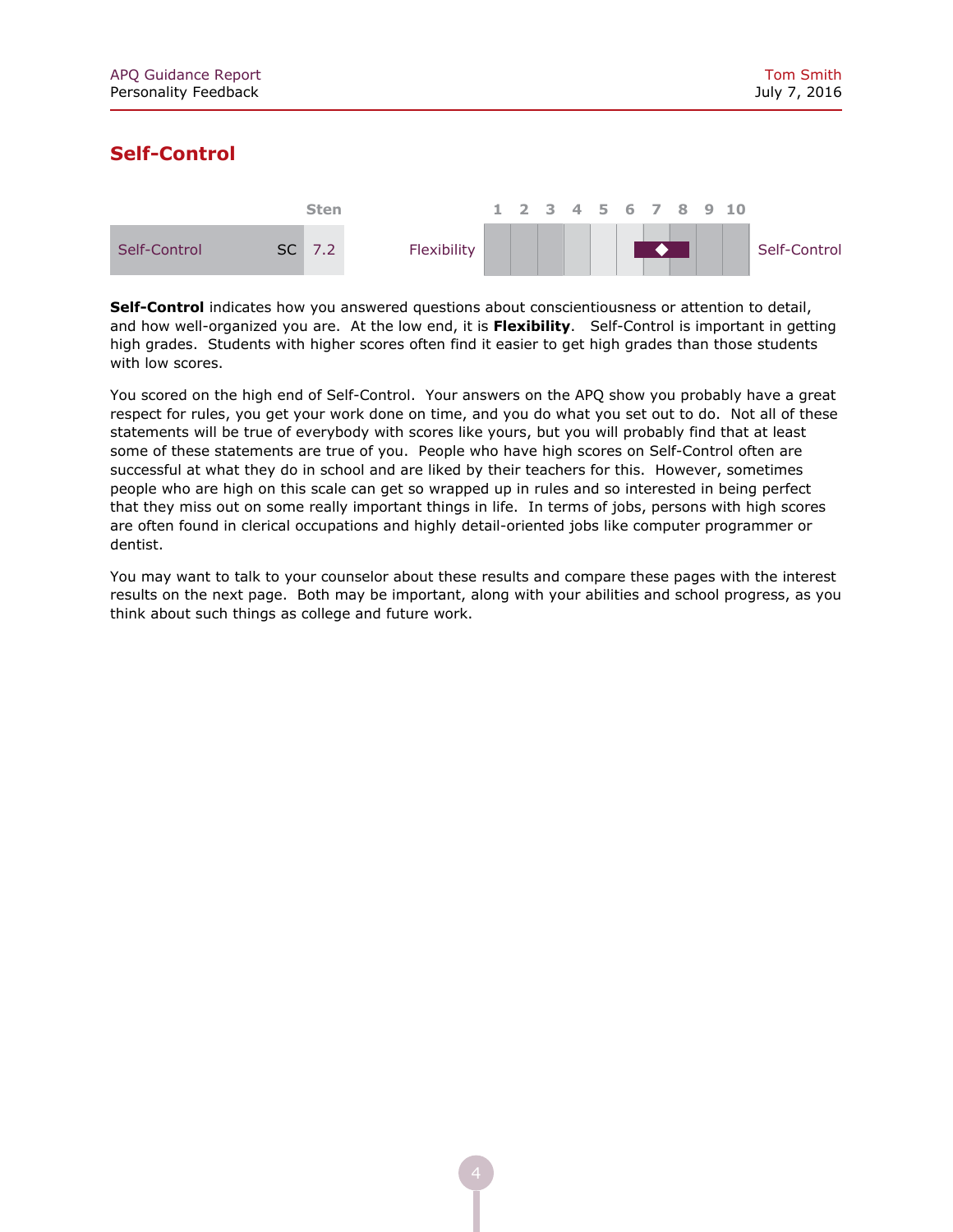# **Interest Feedback**

When you completed the APQ, in addition to the personality questions, you answered some questions about the kinds of work activities you prefer. The graph below shows how you ranked the "work styles", from highest to lowest. Your top style or styles are presented below the graph.

# **Holland Type Themes**



#### **Scientific Style = 5**

People who score high on this style often enjoy analyzing things and solving problems. They are curious and like to get to the bottom of things, and they often like to think about new ideas and new solutions to problems. They are often quiet and may prefer to work by themselves rather than with a group. You may enjoy working with theories and ideas, especially in areas of science. Would you enjoy doing research? Would you enjoy thinking through challenging problems?

Example jobs: Lab Technician, Computer Programmer, Physician, Physicist, Chemical Engineer, Biologist, and Electrical Engineer

#### **Helping Style = 4**

People who score high on this style usually like to be with other people and like to do something for them. They are sympathetic and friendly. They may enjoy working with children or older persons as well. Do you like to help others? Are you thinking of being a teacher, nurse, or counselor?

Example jobs: Social Worker, Counselor, History Teacher, Elementary School Teacher, and Nurse

You may want to talk to your counselor about these results and compare this page with the personality results on the previous pages. Differences between the kinds of activities that you like to do and the sort of job that you might find most comfortable (in terms of your personality) may be important, along with your abilities and school progress, as you think about such things as college and future work.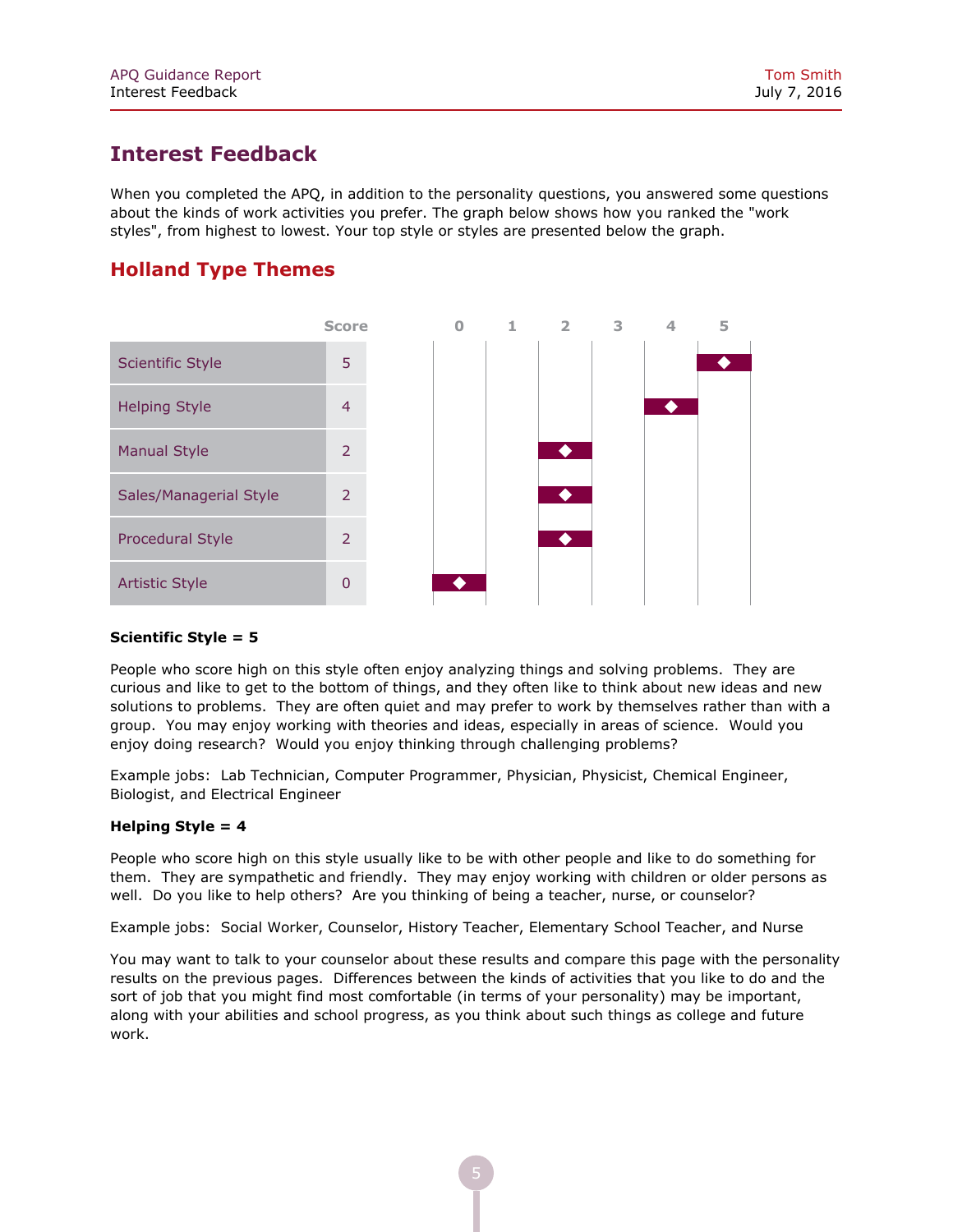# **Personal Notes**

Because of your personal style, you probably have some areas of your life that you can feel very good about, and some that you might want to work on. Based on what you said about yourself on the APQ, this section of the report tries to identify some of these areas. Not all of the comments and suggestions below will be right for you. You have to decide whether or not they are right in your case. If you have doubts about whether or not they fit for you, or what they mean, you may want to talk them over with your parents, a counselor, a teacher who knows you, or a trusted friend.

You are a practical person and make decisions based on logic. You probably don't let feelings get in the way when there is a job to be done. One of the benefits of being this way is that you can be tough in the face of difficulties, and you don't get your feelings hurt easily.

You express respect for doing things right and going by the rules. One of the benefits of this is that people can trust you to do what you say you'll do. You get your work in on time, and are well thought of by teachers.

You present yourself on the APQ as a person who is effective at what you do, thorough in preparing for a job and in carrying it out, and organized in school and everyday life. These are important qualities and will help you be successful in life and useful to others no matter what you choose to do.

You show a nice balance between being conservative and being very progressive. That is, you can be comfortable with change, and you may want things to change if they are not right, but you don't feel the need for change so strongly that it gets you in trouble.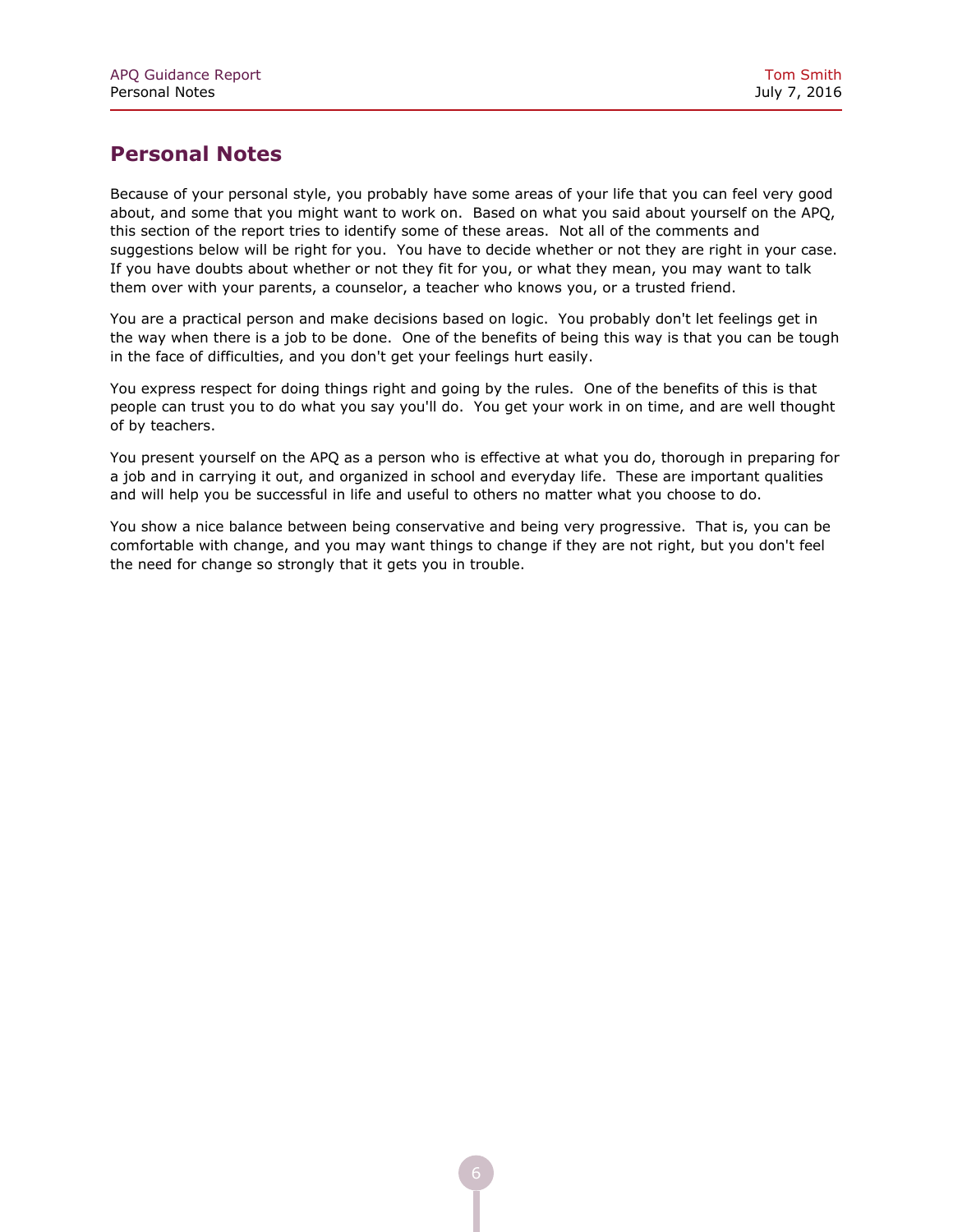



# Adolescent Personality Questionnaire Guidance Report

Professional's Summary Pages

**Tom Smith**

**July 7, 2016**

**CONFIDENTIAL**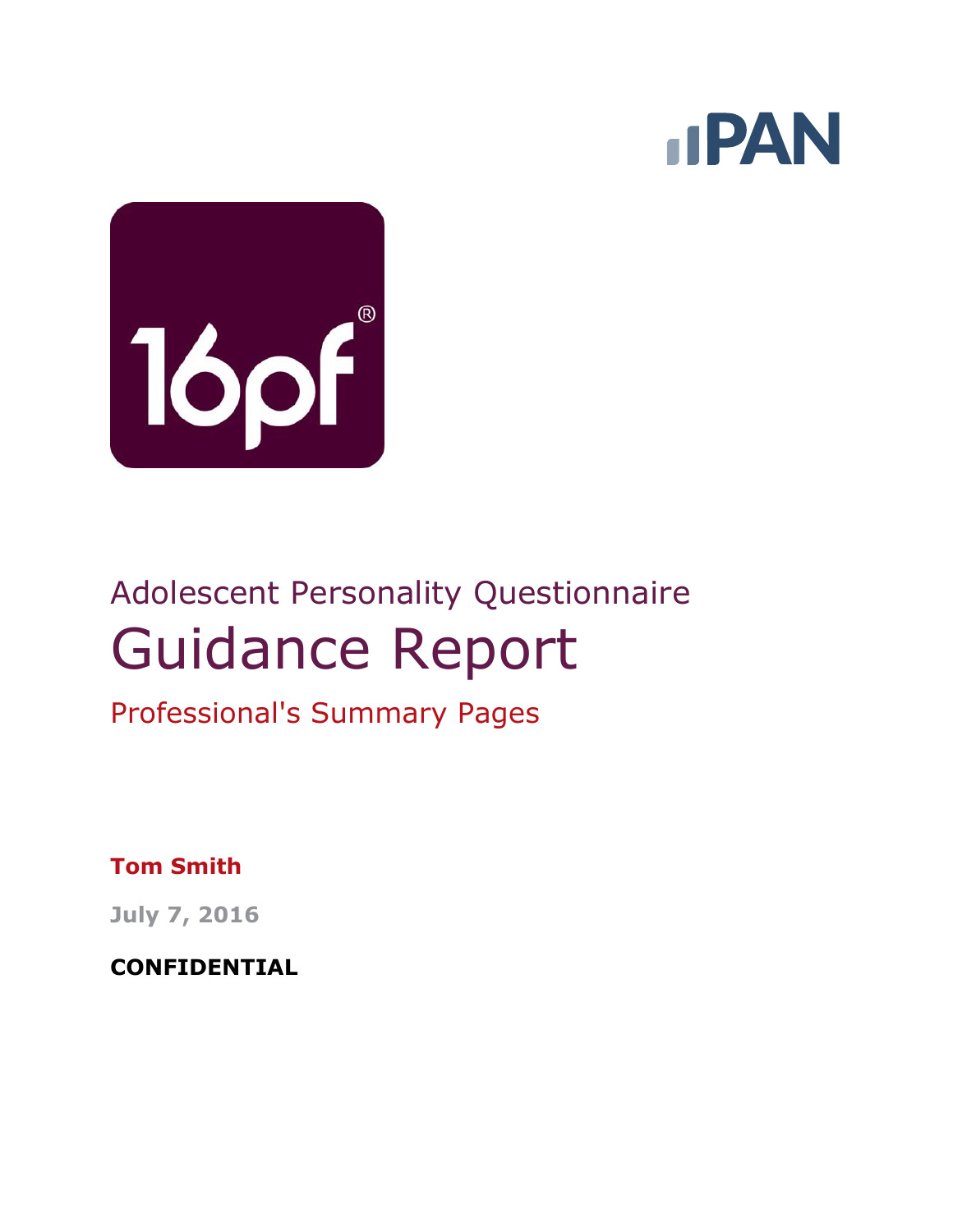**The score pages that follow are intended for qualified professionals only**. They are NOT meant for sharing with the test taker. Users should consult the *16PF® Adolescent Personality Questionnaire Manual* or the *16PF® Fifth Edition Questionnaire Manual* for information about the scores presented here.

#### **Response Style Indices**

| <b>Impression Management</b> | $\overline{a}$ | 80% | Within expected range |  |  |  |  |  |
|------------------------------|----------------|-----|-----------------------|--|--|--|--|--|
| Central Responses            | 4              |     | Within expected range |  |  |  |  |  |
| <b>Missing Responses</b>     | 0              |     | Within expected range |  |  |  |  |  |

# **Personality Profile**

The scores below are presented as "stens", which have a mean of 5.5 and a standard deviation of 2.0. Scores of 5 and 6 are average. A score of 7 is high average and 4 is low average. Scores of 8, 9, and 10 are high; scores of 1, 2, and 3 are low. Extreme scores (9, 10, 1, 2) may be considered a "statement" about self.

# **Global Factors**

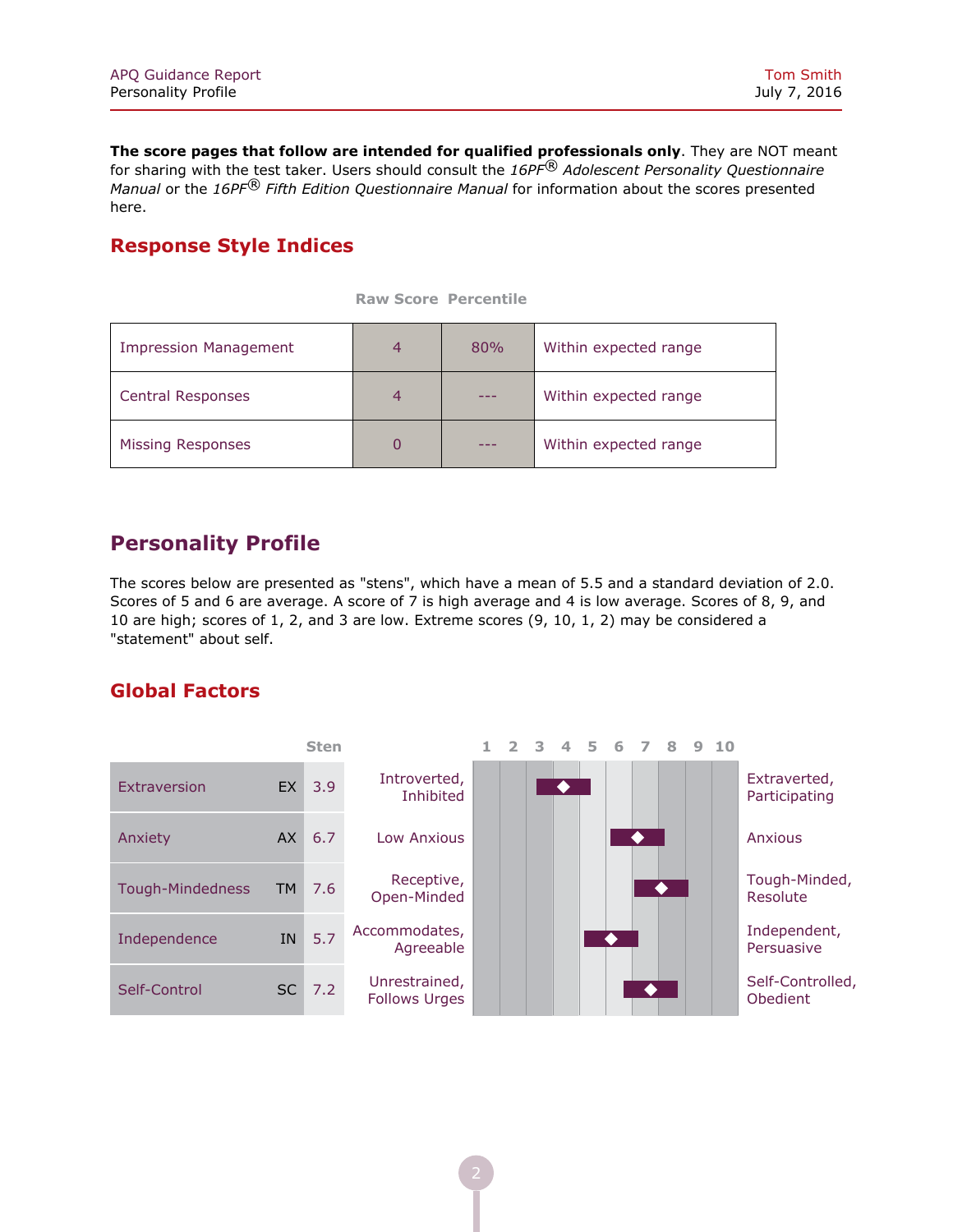## **Primary Factors**



# **Work Activity Preferences: Holland Type Themes**

(5 is highest; 0 is lowest)

|          |  | Manual Scientific Artistic Helping Sales/Managerial Procedural |  |  |  |
|----------|--|----------------------------------------------------------------|--|--|--|
| $\sim$ 5 |  |                                                                |  |  |  |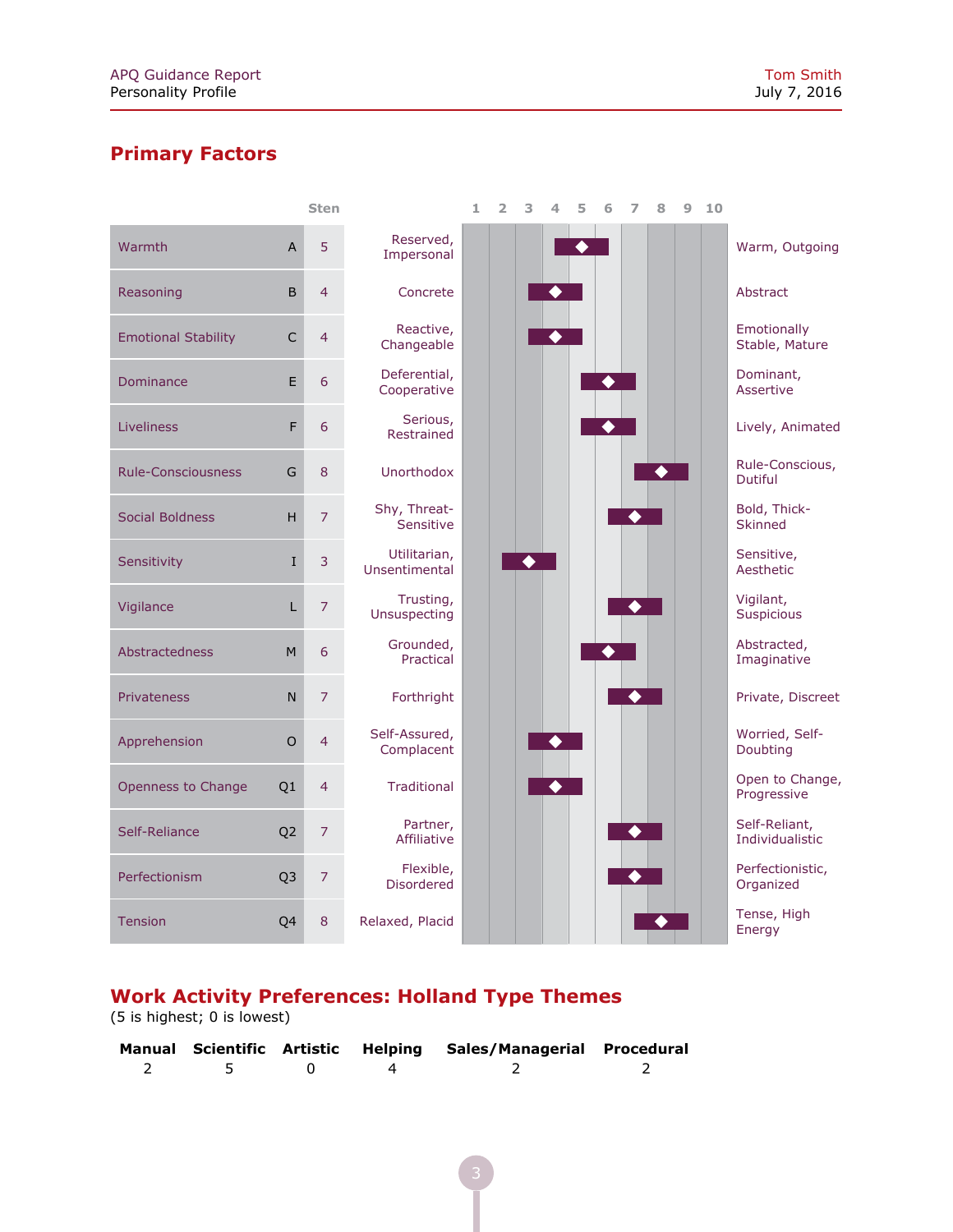# **Inferences About Interacting with Mr. Smith**

The prior pages of this report have presented results of the assessment descriptively. In contrast, this material is inferential, some of it highly so. Where possible, the degree of certainty has been indicated. The emphasis here is on the interactions between adolescent and counselor, adolescent and teacher, and perhaps adolescent and parent. **This material is not meant for distribution to Mr. Smith, but is for professional use only.**

## **Drive to Get Help and Comfort Level in Talking to a Helper**

Based on Mr. Smith's degree of psychological discomfort, strength of motive for getting help should be medium because Anxiety is in the mid-range.

In terms of Mr. Smith's accessibility in counseling and similar social interactions:

- he is not likely to have trouble with general conversation because Warmth (Factor A) and Social Boldness (Factor H) are at least average.
- he is likely to feel relatively comfortable revealing personal matters because Privateness (Factor N) is in the average range.

#### **Key Motive Patterns, Suggestions for Counselors, Teachers, Parents**

In terms of primary motive pattern, Mr. Smith seems to be practical, focused on things rather than feelings or persons. A teacher may be able to appeal to Mr. Smith by using outcomes and procedures. It will probably help if he can see tangible applications or reasons for doing something or learning something. People like this often like tools and machinery and enjoy the outdoors. Sensitive emotions or needs may embarrass them, and they may find it hard to express their feelings, especially boys with this pattern.

In terms of secondary motive pattern, Mr. Smith seems to be dominant, and oriented to prominence and influence over others. Persons high on this motive like to be in charge and to have their own way. Such persons tend to think of a counselor or teacher as an expert who can help in the gaining of some goal or advancement. If Dominance (Factor E) is below 6, the dominance part of this pattern is less important and the prominence part becomes more important. In such cases, he likes the limelight and attention, not the dominance.

The primary and secondary motives are close in strength for Mr. Smith, so neither one should be emphasized at the expense of the other.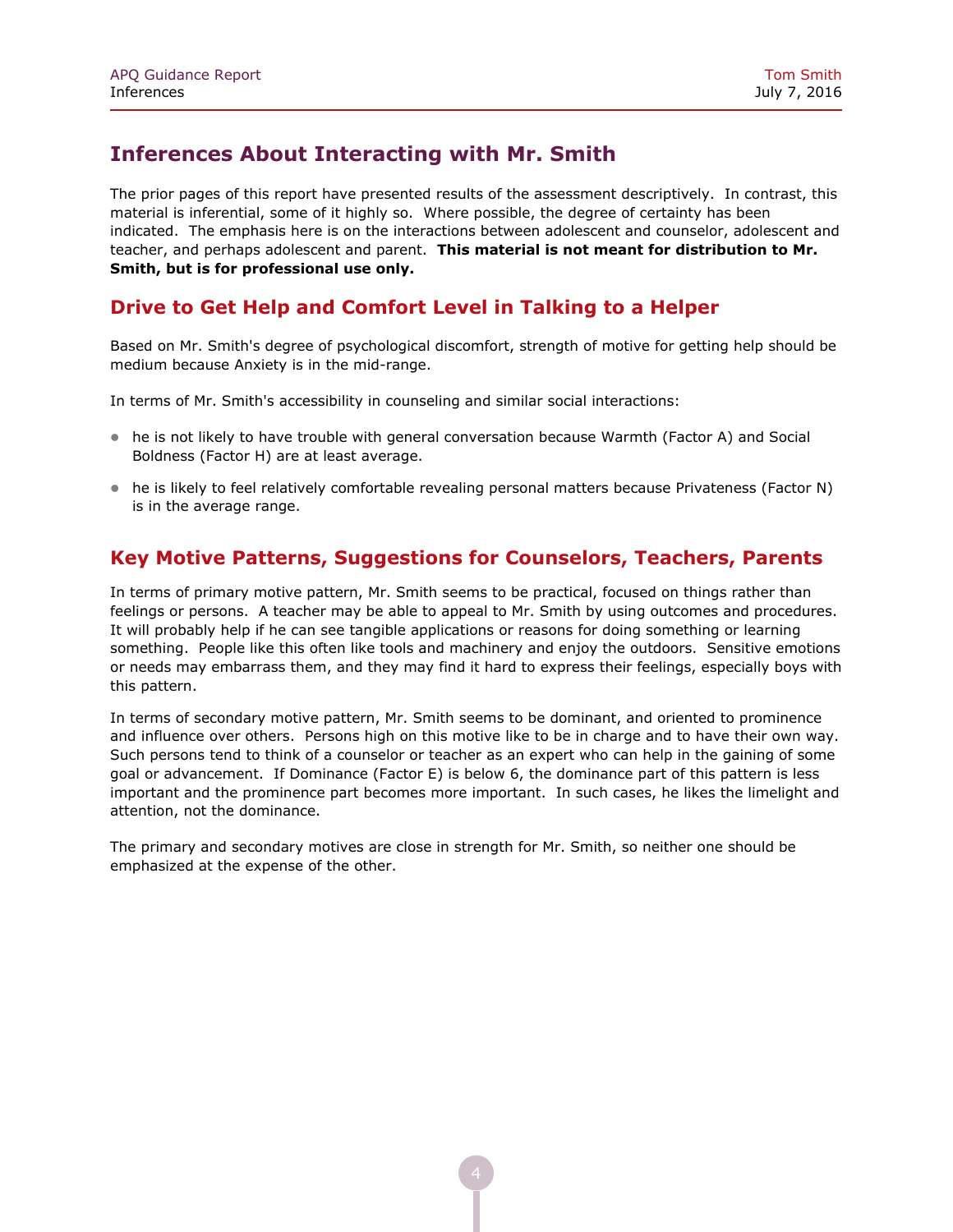# **Inferences About Particular Areas of Concern for Mr. Smith**

Unlike earlier pages of this report, the following material is inferential, some of it highly so. Where possible, the degree of certainty has been indicated. The emphasis here is on application areas: probable success in school and learning styles, career choice, and problems of adjustment. **This material is not meant for distribution to Mr. Smith, but is for professional use only.**

#### **School Concerns: School Achievement**

Based on appropriate personality and ability factors, Mr. Smith's predicted grade point average (GPA) is **3.0,** on a 4-point scale with A=4, B=3, and so on. If Mr. Smith is experiencing difficulty in school, the following points may be relevant:

The score on Reasoning (Factor B) is in a moderate range, and may be a contributing factor in any difficulty Mr. Smith might be experiencing. A score in this range, by itself, would not ordinarily be enough to account for very low grades except in a very competitive environment. This conclusion should be verified, if possible, by results from another standard measure of academic potential.

On Rule-Consciousness (Factor G), Mr. Smith has reported favorable attitudes and habits concerning ordinary rules of behavior. High scores on Factor G generally contribute to high grades in school. If, despite such a high score on this factor, he is still having difficulty with grades, some other cause must be sought. Even so, this high score denotes a significant strength for Mr. Smith that may be advantageous in making improvements in grades.

#### **School Concerns: Learning Style**

People learn in various ways, with favorite learning styles differing by cognitive preference and also by personality and interests. This section presents some ideas about what kind of learning environment will best suit Mr. Smith.

It is not clear that Mr. Smith has a predominant learning style in terms of personality or interest.

#### **Career Concerns: Finding a Job that Fits**

Sometimes a person is working, doing a good job, and is still not comfortable with the job or even the career. It is commonly found that workers are more comfortable when their personalities match the work to be done. The approach here is to present a few broad areas in which Mr. Smith is likely to share interests and personality characteristics with typical workers. Mr. Smith's highest two or three Holland-like variables are printed below. If he did not answer all the questions, a caution is presented to that effect. The younger the client, the more likely it is that these suggestions need to be presented tentatively.

**Scientific Type.** Mr. Smith is intellectual, interested in ideas, science and math, figuring things out, and causal explanations. Typical occupations would be scientist, computer analyst, or medical doctor. The results from Reasoning (Factor B) are below average and not particularly consistent with the Scientific Type. This conclusion should be verified with other measures of academic potential. If verified, these results suggest that Mr. Smith will need to work harder than the typical employee to be successful in a Scientific environment.

**Helping Type.** Mr. Smith is affiliative and nurturant, interested in helping others, and making sure the members of his group have their needs attended to. Typical occupations would be nurse, counselor, waiter or waitress, or teacher.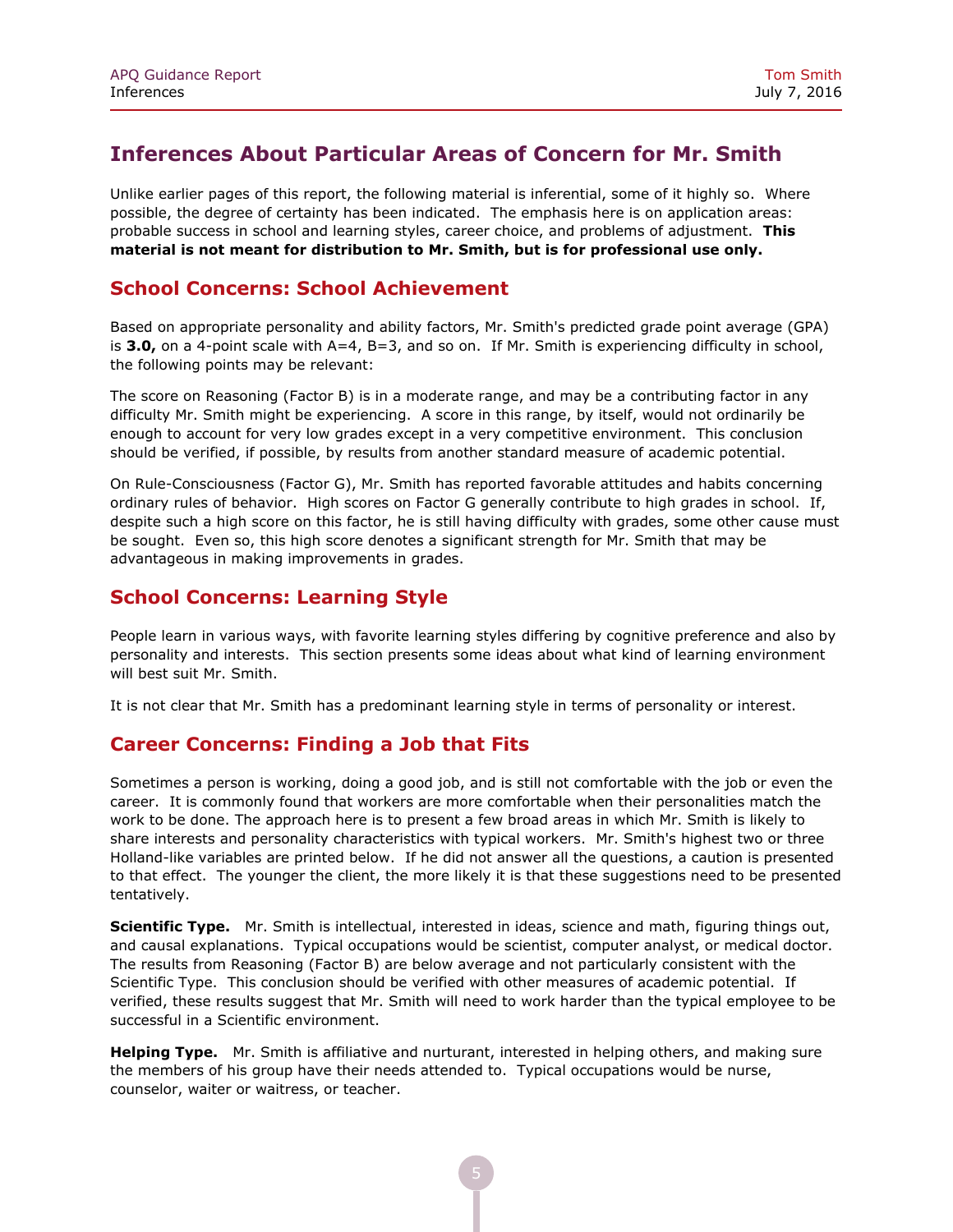#### **Career Concerns: Finding a Job Where I'll be Effective**

Sometimes a client asks career questions that focus on doing a good job, rather than on feeling like a good fit. For these questions, a different approach works best. Below are some suggestions based on Mr. Smith's results on the normal personality section and on the results of the Reasoning section.

Mr. Smith's score on Reasoning (Factor B) is in the average range. It is likely that he has sufficient learning potential to perform adequately in most occupations. This conclusion should be verified, if possible, by results from another standard measure of academic potential.

Based on research with adults, Mr. Smith has above-average potential for work in a sales capacity.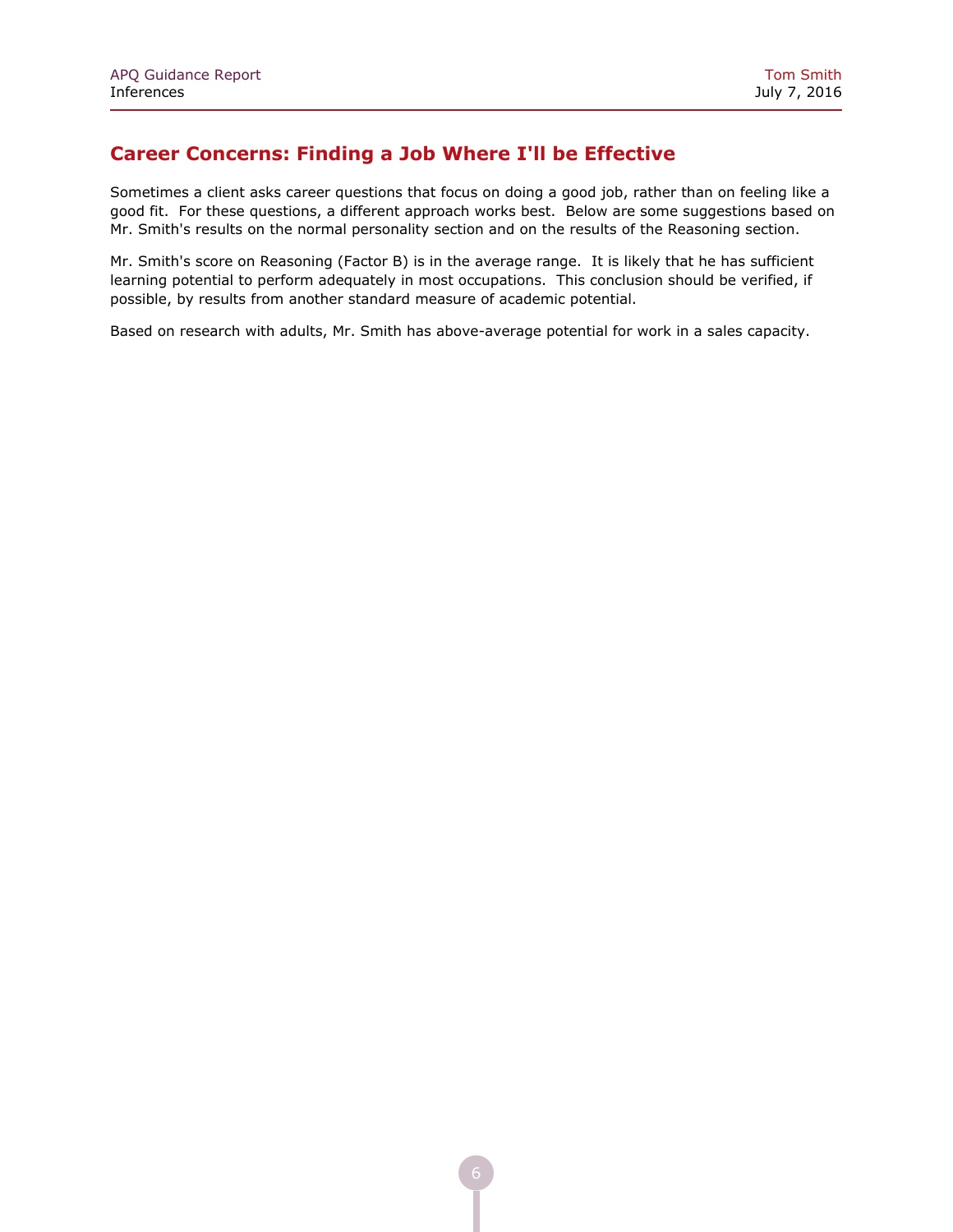# **Item Summary**

This page of scores is intended for qualified professionals only. Data on this page should be treated with utmost confidentiality.

#### **Item Responses**

|                      |                         |                      | 24 | a                | 48          | a            |             | 72             | a              |             | 96             | a            | 120 c     |   |             | 143 b       |             |                |             |                |
|----------------------|-------------------------|----------------------|----|------------------|-------------|--------------|-------------|----------------|----------------|-------------|----------------|--------------|-----------|---|-------------|-------------|-------------|----------------|-------------|----------------|
|                      | $\mathbf{1}$            | а                    | 25 | a                | 49          | a            |             | 73             | $\mathsf{C}$   |             | 97             | a            | 121a      |   |             | 144a        |             |                |             |                |
|                      | $\overline{2}$          | a                    | 26 | a                | 50          | a            |             | 74             | a              |             | 98             | a            | 122a      |   |             | 145a        |             |                |             |                |
|                      | 3                       | C                    | 27 | a                | 51          | b            |             | 75             | $\mathsf{C}$   |             | 99             | a            | 123 c     |   |             | 146a        |             |                |             |                |
|                      | $\overline{\mathbf{4}}$ | a                    | 28 | Ċ                | 52          | Ċ            |             | 76             | a              |             | 100            | a            | 124a      |   |             | 147 c       |             |                |             |                |
|                      | 5                       | Ċ                    | 29 | a                | 53          | a            |             | 77             | a              |             | 101            | a            | 125a      |   |             | 148 b       |             |                |             |                |
|                      | 6                       | Ċ                    | 30 | a                | 54          | a            |             | 78             | b              |             | 102            | a            | 126a      |   |             | 149 b       |             |                |             |                |
|                      | $\overline{7}$          | a                    | 31 | a                | 55          | a            |             | 79             | C              |             | 103 c          |              | 127 c     |   |             | 150a        |             |                |             |                |
|                      |                         |                      |    |                  |             |              |             |                |                |             |                |              |           |   |             |             |             |                |             |                |
|                      | 8                       | C                    | 32 | a                | 56          | Ċ            |             | 80             | a              |             | 104 с          |              | 128a      |   |             | 151a        |             |                |             |                |
|                      | 9                       | a                    | 33 | a                | 57          | a            |             | 81             | $\mathsf{C}$   |             | 105 c          |              | 129 c     |   |             | 152 b       |             |                |             |                |
|                      | 10                      | C                    | 34 | a                | 58          | a            |             | 82             | a              |             | 106a           |              | 130 a     |   |             | 153a        |             |                |             |                |
|                      | 11                      | $\mathsf{C}$         | 35 | a                | 59          | $\mathsf{C}$ |             | 83             | a              |             | 107a           |              | 131 c     |   |             | 154a        |             |                |             |                |
|                      | 12                      | a                    | 36 | a                | 60          | a            |             | 84             | a              |             | 108a           |              | 132a      |   |             | 155a        |             |                |             |                |
|                      | 13                      | a                    | 37 | a                | 61          | a            |             | 85             | a              |             | 109a           |              | 133 a     |   |             | 156 a       |             |                |             |                |
|                      | 14                      | C                    | 38 | b                | 62          | a            |             | 86             | $\mathsf{C}$   |             | 110a           |              | 134a      |   |             | 157 b       |             |                |             |                |
|                      | 15                      | a                    | 39 | C                | 63          | a            |             | 87             | a              |             | 111a           |              | 135 a     |   |             | 158 b       |             |                |             |                |
|                      | 16                      | C                    | 40 | Ċ                | 64          | a            |             | 88             | a              |             | 112a           |              |           |   |             | 159 a       |             |                |             |                |
|                      | 17                      | Ċ                    | 41 | a                | 65          | a            |             | 89             | a              |             | 113            | a            | 136a      |   |             | 160 b       |             |                |             |                |
|                      | 18                      | a                    | 42 | a                | 66          | a            |             | 90             | b              |             | 114 c          |              | 137 b     |   |             | 161a        |             |                |             |                |
|                      | 19                      | a                    | 43 | Ċ                | 67          | C            |             | 91             | a              |             | 115a           |              | 138 a     |   |             | 162a        |             |                |             |                |
|                      |                         |                      |    |                  |             |              |             |                |                |             |                |              |           |   |             |             |             |                |             |                |
|                      | 20                      | a                    | 44 | a                | 68          | a            |             | 92             | a              |             | 116            | $\mathsf{C}$ | 139 c     |   |             |             |             |                |             |                |
|                      | 21                      | C                    | 45 | a                | 69          | $\mathsf{C}$ |             | 93             | a              |             | 117            | a            | 140 с     |   |             |             |             |                |             |                |
|                      | 22                      | a                    | 46 | Ċ                | 70          | Ċ            |             | 94             | $\mathsf{C}$   |             | 118a           |              | 141 c     |   |             |             |             |                |             |                |
|                      | 23                      | a                    | 47 | a                | 71          | a            |             | 95             | a              |             | 119            | a            | 142 c     |   |             |             |             |                |             |                |
|                      |                         |                      |    |                  |             |              |             |                |                |             |                |              |           |   |             |             |             |                |             |                |
|                      | Factor                  |                      |    | A                | B           | $\mathsf C$  | E           | F              | G              | H           | Ι              | L            | М         | Ν | 0           |             | Q1 Q2 Q3    |                | Q4          | IM             |
|                      |                         | Raw Scores           |    | 12               | 5           | 6            | 11          | 14             | 14             | 13          | $\overline{4}$ | 12           | 8         | 9 | 4           | 8           | 8           | 11             | 14          | $\overline{4}$ |
|                      |                         | <b>Missing Items</b> |    | $\boldsymbol{0}$ | $\mathbf 0$ | $\mathsf 0$  | $\mathbf 0$ | $\mathbf 0$    | $\mathbf 0$    | $\mathbf 0$ | $\mathsf 0$    | $\mathbf 0$  | $\pmb{0}$ | 0 | $\mathbf 0$ | $\mathbf 0$ | $\mathbf 0$ | $\overline{0}$ | $\mathbf 0$ | $\overline{0}$ |
|                      |                         |                      |    |                  |             |              |             |                |                |             |                |              |           |   |             |             |             |                |             |                |
|                      | Factor                  |                      |    | MN               | <b>SC</b>   | <b>AR</b>    | HE          | <b>SM</b>      | <b>PR</b>      |             |                |              |           |   |             |             |             |                |             |                |
|                      |                         | Raw Scores           |    | $\overline{2}$   | 5           | $\mathbf 0$  | 4           | $\overline{2}$ | $\overline{2}$ |             |                |              |           |   |             |             |             |                |             |                |
| <b>Missing Items</b> |                         |                      | 0  | $\overline{0}$   | 0           | 0            | 0           | $\overline{0}$ |                |             |                |              |           |   |             |             |             |                |             |                |
|                      |                         |                      |    |                  |             |              |             |                |                |             |                |              |           |   |             |             |             |                |             |                |

This report was processed using 16PF Fifth Edition Questionnaire norms. OSP (3.0)